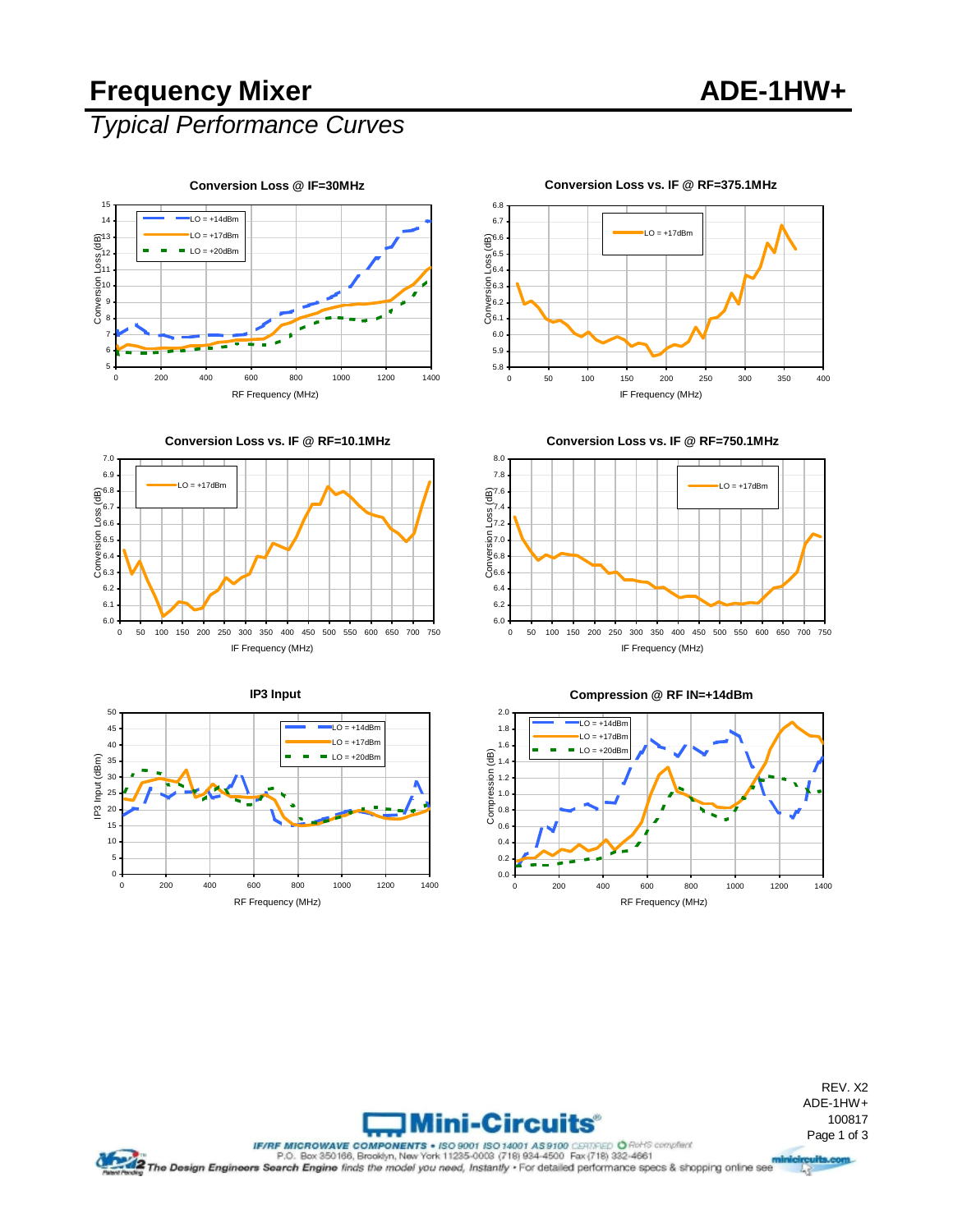# Frequency Mixer ADE-1HW+

### *Typical Performance Curves*



LO Frequency (MHz)



哸